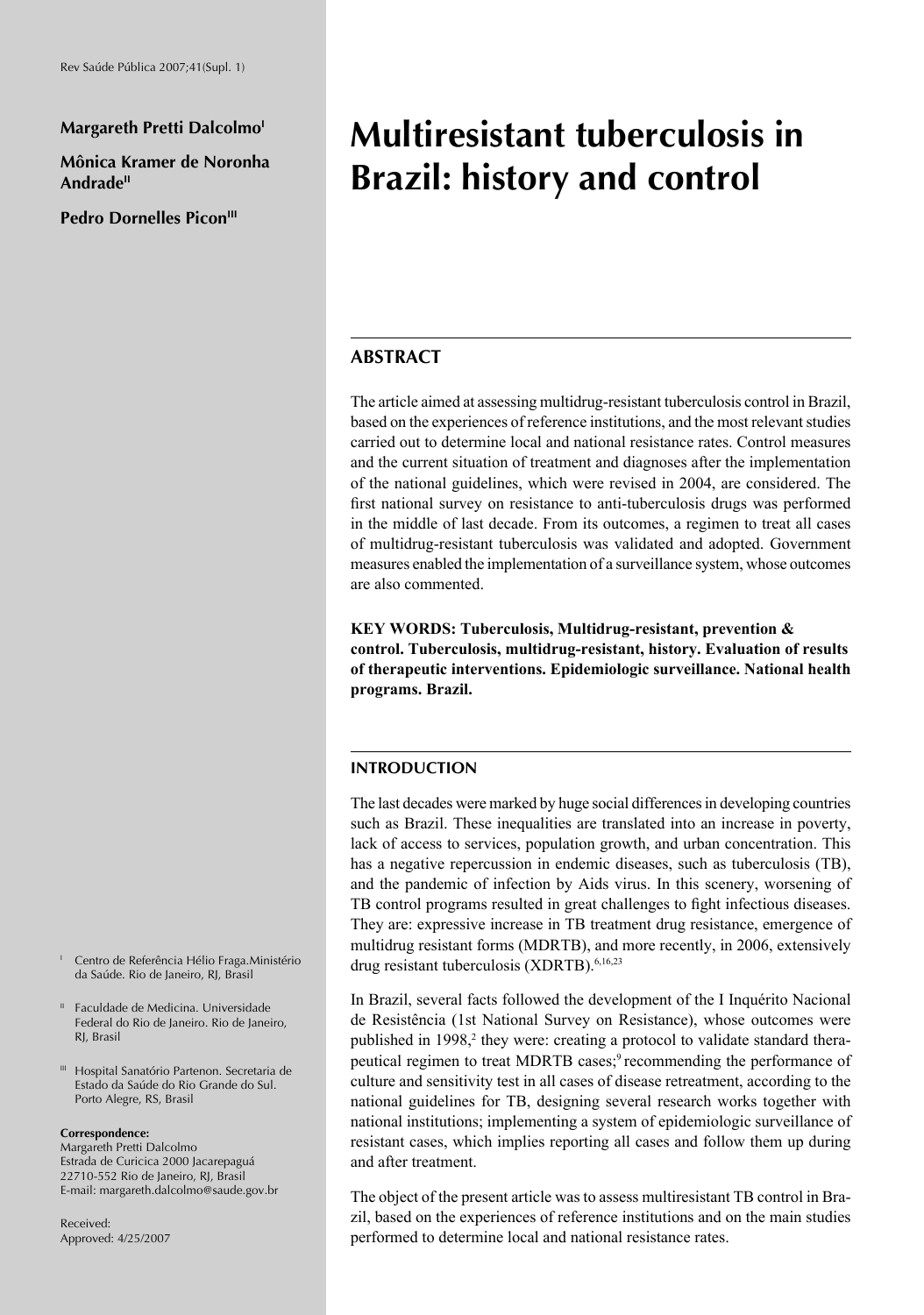### **BACKGROUND**

Clinical form of TB resistant to rifampicin and to isoniazid was conceptually called multidrug-resistant tuberculosis in the United States in the end of the 1980's. Between 1982 and 1986, there was an expressive increase in the multiresistant forms, leading to recognition of the problem as a public health one, and revealing the impact of AIDS epidemics and the disorganization of health services including those of New York. In the beginning of the 1990's, outbreaks of nosocomial transmission of multidrug resistant TB were reported by New York hospitals, they were all characterized by late diagnoses, unsuitable therapy, high mortality, and high transmission rate, especially because patients were in hospital and were immunocompromised due to Aids.3,15 Other authors have already reported similar experiences in patients with AIDS severely immunocompromised, leading to mortality rates up to 60% in a 16-week period.

In Brazil, there is a standard regimen for retreatment cases whose first treatment was unsuccessful, which, until 2004, it was recommended to apply a combination of rifampicin, isoniazid, and pyrazinamide, regardless of the performance of sensitivity test to drugs.\* We have considered as multiresistant for reporting and treatment purposes, those cases that present in vitro resistant to rifampicin and to isoniazid, and to a third drug on the standard treatments.

Case concept of MDRTB in Brazil is the following:

- Confirmed TB case with diagnoses confirmed by culture and identification of *Mycobacterium tuberculosis* and by sensitivity test, with rifampicin + isoniazid resistance and to another drug;
- Probable **–** failure to retreatment regimen (phase III) with sensitivity to rifampicin or isoniazid.

## **Bases of multiple chemotherapy**

Together with the introduction of TB chemotherapy, is a progressive knowledge on the pharmacodynamics of its etiological agent, *M. tuberculosis.* Among pathogenic mycobacterias, that from TB is a severe challenge to public health, leading to complex articulation between early diagnoses and efficient chemotherapy to stop its transmission chain. Thus, chemotherapy is the most powerful sanitary resource to treat TB, because it is the only thing capable of directly interfering in smear positive cases, the "main bacilli reservoir" defined by Canetti, in 1959.3,11

Isolated use of only one medication shows the high proportion of resistant mutants and explains the phenomena of primary, natural, and acquired resistance, and the consequent need for drug association in the regimen. Based on *in vitro* and *in vivo* models*,* currently the singularity of differentiated multiplication of *M. tuberculosis* is well understood, according to the oxygen supply. That is, the different growth speed in intra and extra cellular environments, in closed caseous lesions, and in the wall of cavitary lesions. This differentiates populations that present rapidly growing (they are more sensitive to medication) from persistent populations (slow or intermittent multiplication), that require prolonged treatment for elimination. These are the bases for regimens to neutralize naturally resistant bacilli and for the long treatment period to eliminate persistent bacilli present in resistant forms.3,8,11,26

Observation of the direct proportion of persistent bacilli populations and the disease morbidity with the total bacilli population led to the development of a twophase treatment. This presents a phase called intensive phase, aiming at quick reduction of bacterial load, and the continuation phase aiming at preventing disease reactivation or relapse, by sterilizing resistant ones. This principle applies especially to susceptible forms of TB, however, in a rational fashion. It also applies to resistant forms, despite prolonged treatment, as observed in studies published for MDRTB treatment where there is the presence of a maximum number of associated drugs in the first 12 months of treatment.<sup>10, 20</sup>

Rational use of anti-TB drugs in designing regimens is the following: $3$ 

- Group  $1$  first line drugs, oral: isoniazid, rifampicin, ethambutol, pyrazinamide.
- Group 2 injectables: streptomycin, kanamycin, amikacin, capreomycin (in MDRTB they must always be used in the initial phases).
- Group  $3$  quinolones: ofloxacin, levofloxacin, moxifloxacin, gatifloxacin (in MDRTB they are the first choice).
- Group  $4$  other second line drugs: ethionamide, protionamid, cycloserine or terizidone, para-aminosalicylic acid.
- Group 5 "reinforcement" drugs: amoxicillin/clavulanate, clofazimine, thiosemicarbazone, high doses of isoniazida (mild action).

It has been known for a while that previous contact with drugs is the greatest clinical indicator of development of multi-drug resistance. $10,11,19}$  Thus, multiresistant is considered a biological iatrogenic phenomena, due to the inadequate use of short-course regimens – especially

<sup>\*</sup> Ministério da Saúde. Secretaria de Vigilância à Saúde. Centro de Referência Hélio Fraga. Guia de Condutas para Tuberculose Multirresistente. Rio de Janeiro; 2006.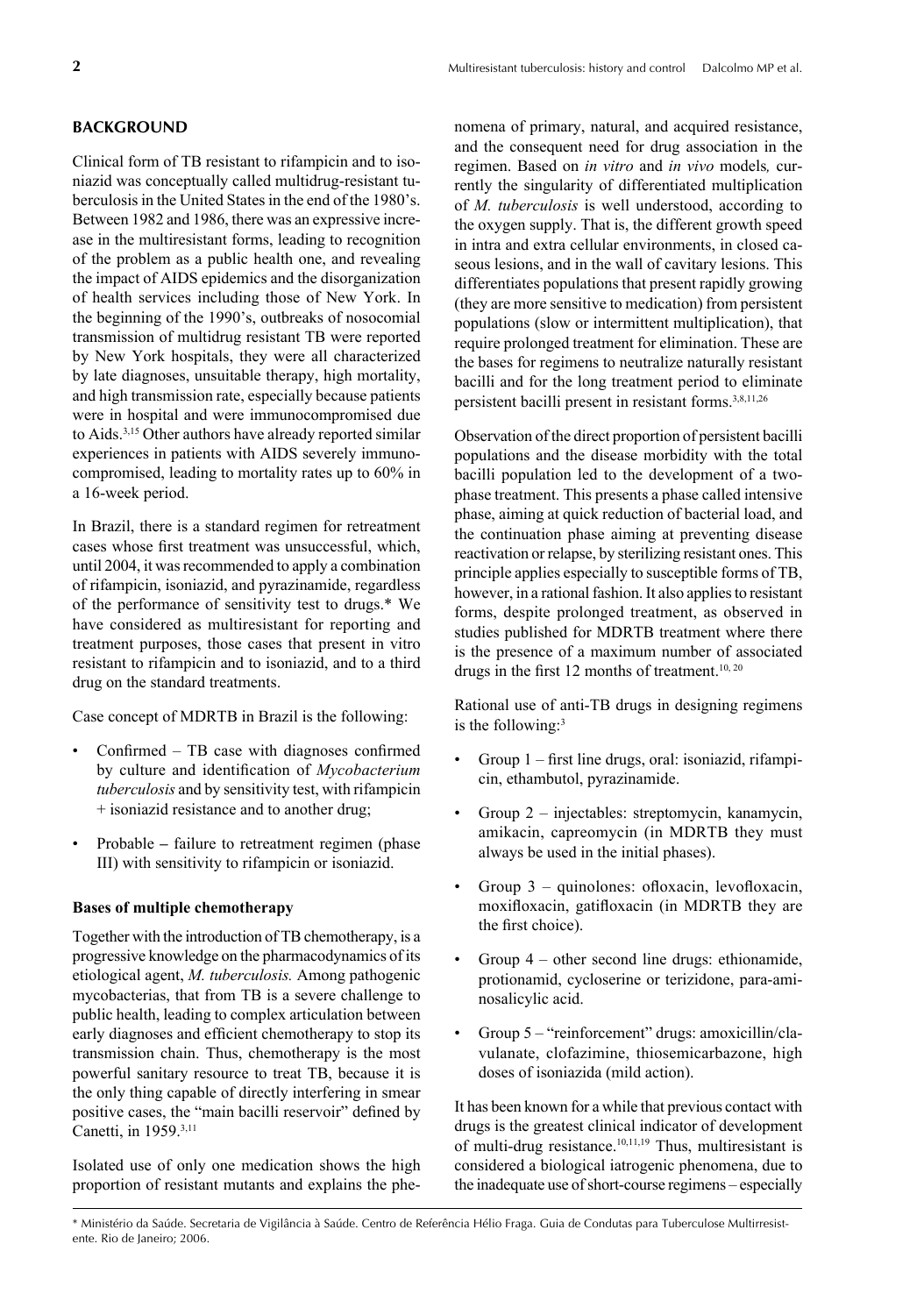those made by the combination of rifampicin, isoniazid, pyrazinamide and ethambutol. The strategy of prevention to multiresistance is the correct application of short-course first-line treatment, using the components of *Directly Observed Treatment Short course* (DOTS) strategy*,* or directly observed treatment.

Launched by the World Health Organization in the middle of the 1990's, DOTS strategy has the following measures: a) political commitment and financial support by countries and regions; b) suitable and regular supply of medications, with quality control of drugs; c) early detection of cases with good quality bacteriology; d) standardized treatment categories applied under direct observation of the patients, aiming at regular intake of medications; and e) monitor and assessment of the information system and the impact of the measures adopted.26 Up to the beginning of that decade, in different introduction levels, the DOTS had been adopted in 155 countries, including Brazil. The Ministry of Health determined that these measures would be adopted as a priority over five years ago. Currently in Brazil there are acknowledged effective experiences in implementation with encouraging outcomes, in the Mid-West region and in Parana, in areas of Rio de Janeiro, such as the community of Rocinha, and other areas in São Paulo.

In 2006, the official mission of the *Stop* TB partnership came to Brazil bringing new contributions to the goals of TB control, such as: increase the quality of TS/ DOTS; reinforce the combat to TB/HIV co-infection, MDRTB and other vulnerable groups; strengthen the health system of the country; foster greater involvement of health professionals, empowering the civil society; and develop operational research. In this sense, creation of a Forum Stop TB Partnership by the Ministry of Health was a milestone for TB control in the country, once it officially recognized the important role of social mobilization. This decision and the political commitment were determinant for the country to be able to, in 2006, receive a US\$ 27 million investment of the Global Fund to fight Aids, Tuberculosis and Malaria for a five-year-period.

#### **Complexity of multiresistant tuberculosis**

*Mycobacterium tuberculosis* is a slow-growing aerobe pathogen with a high proportion of resistant mutants.<sup>19-</sup> <sup>21</sup> Of the four known mechanisms leading to bacterial resistance (conjugation, transformation, transduction, and mutation), *M. tuberculosis* acquires resistance to drugs only through mutation. Resistance to isoniazid is due to a mutation frequently observed in katG gene and to rifampicin, in the rpoB gene. Recent studies using molecular biology techniques have been relevant to understand the transmission mechanisms and the virulence of the bacilli, and also to open new ways for diagnoses and therapy.8, 24, 25,27

In Brazil, despite the clear worsening of several local programs to control TB, one of the reasons that resistance cases could be prevented was the regular use of isoniazid associated with rifampicin in the same tablet, since the introduction of short course regimen. $14,17$ 

Types of resistance to *M. tuberculosis* may be summarized in:

- Naturaldue to spontaneous mutation, regardless of previous exposure to drugs, and directly proportional to the number of bacilli.
- Initialobserved when patients start treatment, with resistance to one or more drugs. It includes patients with primary or acquired resistance, with no known history of prior treatments.
- Primary **–** observed in patients who have not been previously treated, infected by a resistant form.
- Acquired or secondary resulting from the previous inadequate use of medication.20

Cross-resistance and adherence are known as major problems in TB control, especially regarding managing retreatment.<sup>19,20</sup> Cross-resistance is a well known phenomena well described in the literature, occurring among the most important drugs used in treatment. Among ansamycin drugs, a TB case resultant to rifampicin presents a higher than 80% chance to be also resistant to rifabutin. A similar phenomenon is expected to rifapentine, an ansamycin derivative recently tested for sensitive TB cases. As its half life is five times higher than that of rifampicin, rifapentine presented promising results regarding the possibility of intermittent use in treatment regimen, and up to once a week in chemoprophylaxis regimens. Cross resistance may also occur among aminoglycosides, in the sequence: streptomycin, kanamycin, amikacin, and the polypeptide capreomycin; among quinolone derivatives, as recently confirmed by pharmacokinetic studies; and among isoniazid and ethambutol, with a current question on the common role of the presence of the katG gene in both. 8,27

There is great difficulty to comparatively assess studies on MDRTB published in the literature according to the criteria based on evidences, either because of methodological limitations, differences in experiences reported, or regimens used. These studies do not contemplate explanatory or pragmatic clinical essays because of ethical aspects, being limited to describing observed outcomes and the adverse effects of treatment. For these reasons, the "best evidences" are those from the action of each drug available, the drug association used, and the treatment regimen in the different public experiences.3,7,9,22

Several authors suggest that for the effective treatment of MDRTB the association of at least four medications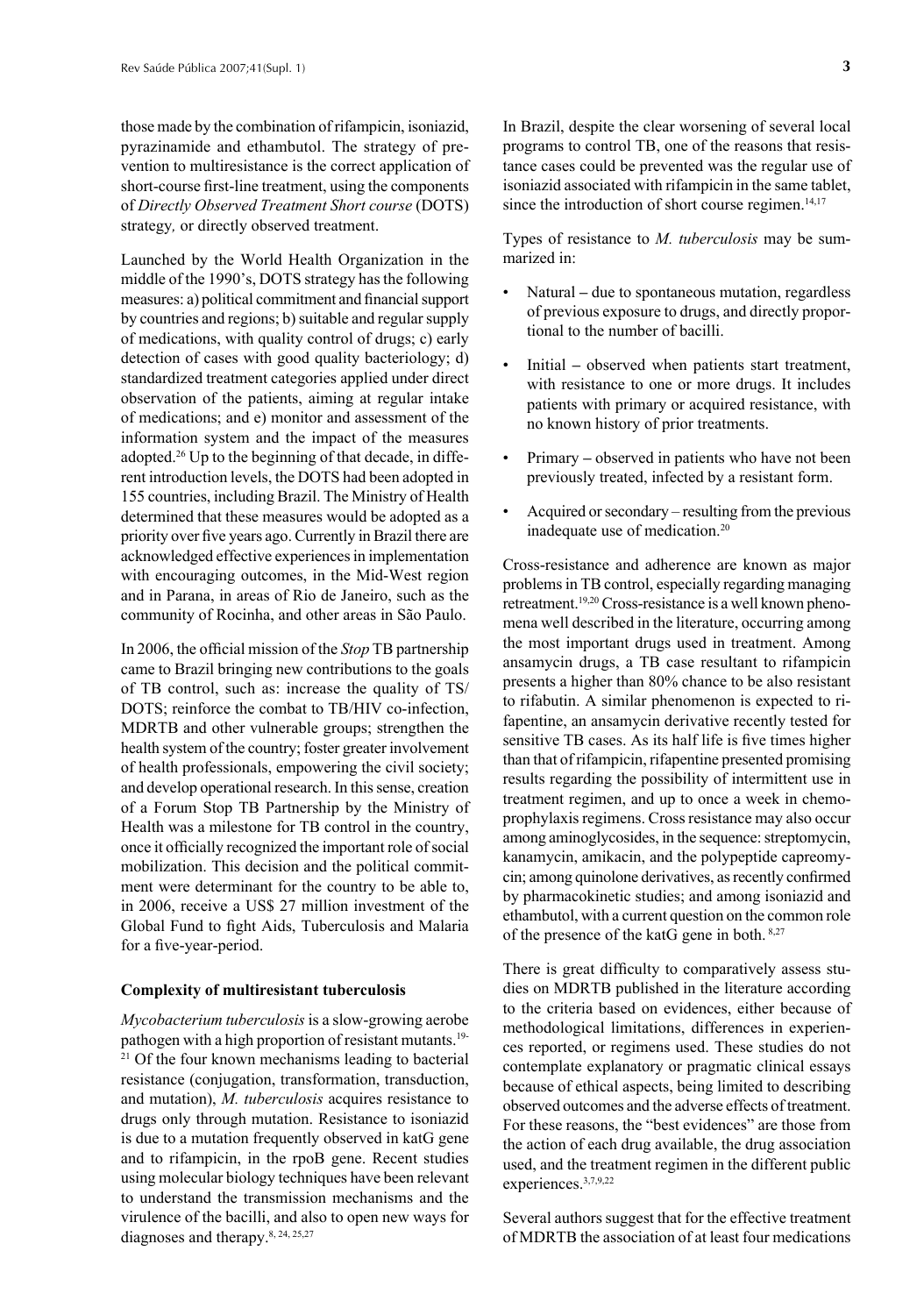with proved *in vitro* sensitivity is necessary*.* Among these, two may not have been used in the past and one must be injectable, such as aminoglycosides or polypeptides; together with oral quinolone, for at least 24 months, or at least 18 months after negative culture.3,14,20 Applying this methodological recommendation to the methodology of published studies, a direct observation of the number of drugs not previously used with the finding of best results.

## **Diagnoses of multiresistant tuberculosis**

In almost all published studies, the criteria used to define a case as multiresistant were the sensitivity test.7,9,12,15 Prevailing method is that of proportions, in solid Lowenstein Jensen medium, or in liquid medium, such as Bactec 460. MGIT 960 system or MB/Bact system are considered fast because they enable pathogen identification in 15 days on average.<sup>5</sup>

The method of proportions, originally described by Canetti et al<sup>4</sup> in 1963, consists on putting the same amount of dilutions with approximated measure of the inoculum in control and in the medium with the drug tested. Resistance or sensitivity is estimated by comparing the number of colonies growing in the medium with the drug, and the number growing in the control medium expressed in percentage. The defining cut-off point considered is  $1\%$ .<sup>5</sup>

Despite the technological progress reached, diagnoses of MDRTB still takes long, due to the time required by the methods of diagnoses, even in liquid mediums of culture, and by limitations and inconsistencies in sensitivity tests. Among the drugs regularly tested, the only ones which present proved 100% confidence are rifampicin and isoniazide.3 A study recently published by Mitchison<sup>20</sup> reports the comparison among 16 reference laboratories in mycobacteriology worldwide and the differences in the outcomes found regarding resistance to first and second line drugs. This author criticizes the confidence values of sensitivity tests and suggests the definition of minimal individual inhibiting concentrations for each drug as a priority, through laboratory validation.<sup>20</sup>

Therefore, to decide what regimen to be used in patients already treated for TB, it should be considered the therapy history of these patients together with the result of the sensitivity test.<sup>22</sup>

In addition to the important components to treat TB and MDRTB already mentioned, it is important to take into account the concept of early bacterial activity, to which isoniazid is the best medication. Rates of isoniazid resistance must be considered and they are expressive

in several Latin American countries because they act in bacillary population with intermittent multiplication and where almost all patients are treated with rifampicin monotherapy. Besides, combined administration of medications in sensitive patients using fixed dose combination (FDC) or combined therapy, ensures the best serum peaks and facilitates surveillance. In resistant patients, it is important to observe that all medications are taken at the same time.

#### **Background of resistance control in Brazil**

Historical experiences were reported in the Brazilian literature in previous decades by authors such as Poppe de Figueiredo, Jayme dos Santos Neves, Hélio Fraga, Germano Gerhardt, José Rosemberg and others, showing the national concern with resistance. In the years 1958-59, 66.6% of patients in treatment in the former state of Guanabara (current city of Rio de Janeiro) had become chronic resistant to two or three drugs in the standard regimen. The same phenomenon was seen in several Brazilian capitals, revealing the problem in the country. In Rio Grande do Sul, in 1960, cure rate was extremely low (12.9%), corresponding to a mortality rate of 92.0 cases/100,000 inhabitants. A study\* performed between 1962 and 1966 to document sensitivity to drugs that were standard at that time (streptomycin, isoniazid and pyrazinamide), found 20.5% (186/906) cases of primary resistance to at least two of them. Another study\* between 1972 and 1978, reports a primary resistance of 8.5% (86/1017) among the patients studied.

Several corrective actions have been introduced by the then called *Serviço Nacional de Tuberculose* (National Tuberculosis Service), for the whole country as of 1960: a regimen was standardized, made of streptomycin, para-aminosalicylic acid and isoniazid for new cases; regimens with "reserve drugs" for surgical cases; changes on admission criteria of patients, among other measures. In Rio Grande do Sul, for example, outcomes were modest, since in 1966, cure rate was still low (36.9%), although it had increase three fold.<sup>17,22</sup> A study that compared the evolvement of resistance rates at Instituto Clemente Ferreira, in São Paulo, showed a decrease from the 1960's to the 1980's, and less marked from the 1970's to the 1980's (9.6% to 7.4%).13 This decrease is likely to have occurred due to a better organization of the TB program in the 1970's and to the introduction of more powerful drugs in the treatment, particularly to the combined administration of rifampicin and isoniazid, in the 1980's.14

An epidemiological surveillance system of MDRTB is currently running, and it should evolve to monitor all retreatment cases nationwide. The most relevant facts

<sup>\*</sup> Ministério da Saúde. Secretaria de Vigilância à Saúde. Centro de Referência Hélio Fraga. Guia de Condutas para tuberculose multirresistente. Rio de Janeiro; 2006.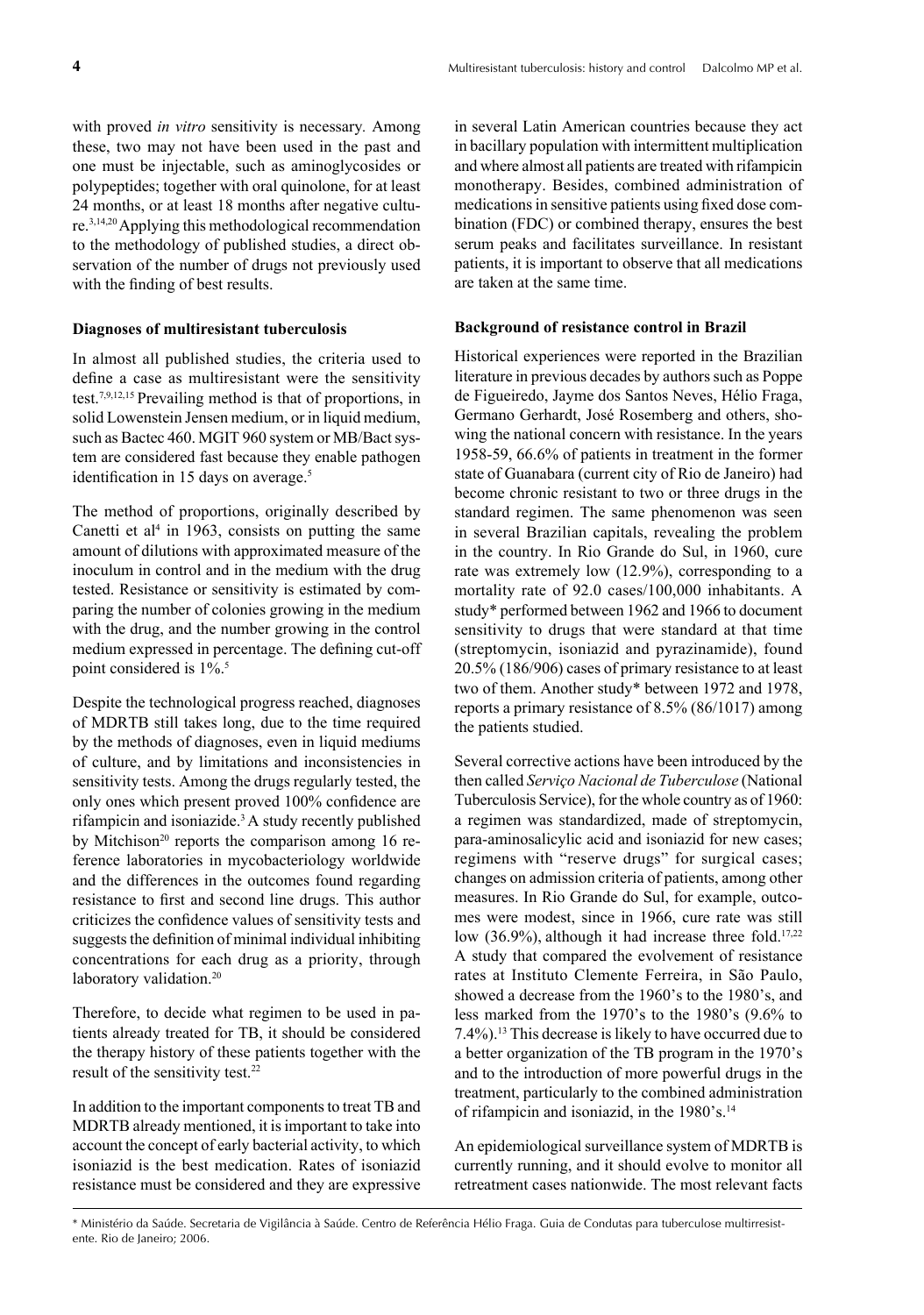**Table 1.** Pattern of resistance found in the 1st National Survey on Resistance.³ Brazil, 1996-1997.

| Drug             | Resistance $(\% )$ |          |  |
|------------------|--------------------|----------|--|
|                  | Primary            | Acquired |  |
| Rifampicin(R)    | 0.2                | 0.8      |  |
| Isoniazid (H)    | 3.5                | 6.7      |  |
| Ethambutol (E)   | 0.1                | 0.2      |  |
| Streptomycin (S) | 2.5                | 3.9      |  |
| MDR: RH          | 0.9                | 5.7      |  |
| <b>MDR: RHS</b>  | 0.3                | 1.4      |  |
| Total            | 9.2                | 21.8     |  |

MDR: multidrug resistant or resistant to rifampicin  $+$  isoniazid

from the last ten years to the present are summarized as follows.

• 1995 – local experiences of institutions were acknowledged by the *Coordenação Nacional de Pneumologia Sanitária* (National Coordination of Sanitary Pneumology) of the Ministry of Health, such as: *Hospital Sanatório Partenon* (Porto Alegre), *Instituto Clemente Ferreira* (São Paulo), *Hospital Raphael de Paula Souza*  (Rio de Janeiro).<sup>5,9</sup> In the same year, the outpatient facility of the *Centro de Referência Hélio Fraga* together with *Hospital Raphael de Paula Souza* was created, at first, as a state reference.

• 1995 to 1998 – the Multicentric Protocol was created to treat MDRTB cases, aiming at validating a standard regimen.<sup>9</sup>

• 1996 and 1997 – the 1<sup>st</sup> National Survey on Drug Resistance was carried out in Brazil with the first outcomes published in 1999.<sup>2</sup> In the same year, all drugs were recorded in the *Agência Nacional de Vigilância Sanitária* (National Health Surveillance Agency – Anvisa), and the mechanisms for systematic purchase of the regimen were established. State laboratories started producing most drugs used, and only terizidone was bought in the international market.

• 2000 – the Ministry of Health considered the regimen made by the association of ofloxacin, amikacin or streptomycin, ethambutol, terizidone and clofazimine as valid, starting epidemiological surveillance with reporting of cases undergoing treatment" in that year; at the same time, a database was set up for Epidemiological Surveillance of MDRTB.

• 2004 – the introduction of an epidemiological surveillance system of MDRTB was continued because

**Table 2.** Drugs groups and medication produced since 1945, available for TB treatment.

| Drug group            | Medication                                   |  |
|-----------------------|----------------------------------------------|--|
| Ansamycin derivatives | Rifampicin                                   |  |
|                       | Rifabutin                                    |  |
|                       | Rifapentine                                  |  |
|                       | Rifalazil                                    |  |
| Quinolone derivatives | Ofloxacin                                    |  |
|                       | Levofloxacin                                 |  |
|                       | Gatifloxacin                                 |  |
|                       | Moxifloxacin                                 |  |
|                       | Enofloxacina seria Enrofloxacin ??           |  |
|                       | Clinafloxacin                                |  |
|                       | Sparfloxacin                                 |  |
| Aminoglycosides       | Streptomycin                                 |  |
|                       | Amikacin                                     |  |
|                       | Kanamycin                                    |  |
| Polypeptide           | Capreomycin                                  |  |
| <b>Bacteriostatic</b> | Ethambutol                                   |  |
| Bactericidal          | Isoniazid                                    |  |
|                       | Cycloserine or Terizidone                    |  |
|                       | Para-aminosalicylic acid -PAS                |  |
|                       | Ethionamide / Protionamid /<br>Morphazinamid |  |
|                       | Pyrazinamide                                 |  |
|                       | Clofazimine                                  |  |
|                       | Linezolid                                    |  |

of an agreement of technical cooperation between the Ministry of Health, *Centro de Referência Hélio Fraga,* and the Project Management Sciences of Health. In 2005 a control study of all first and second line drugs used in TB control was published,\* including MDRTB, presenting satisfactory outcomes regarding efficiency. In 2006, the 2nd National Survey on TB drugs resistance started. The representative sample for the country should reveal the current resistance pattern of first and second line drugs in outpatient and hospital cases.\*\*

## **Current Situation of resistance in Brazil**

A study performed in Brazil between 1986 and 1989on primary resistance to drugs, demonstrated resistance percentages to isoniazid from 6.1 to 6.8%, and to rifampicin from 0.4 to 0.6%; resistance to two or more drugs reached almost 3%. Total primary resistance, considering all patients resistant to at least one medi-

<sup>\*</sup> Bento C, Rocco N. A incidência da tuberculose no Rio Grande do Sul de 1940 a 1960. In: Anais dos XI Congresso Nacional de Tuberculose e VI Congresso Brasileiro de Doenças Torácicas. Porto Alegre: Universidade do Rio Grande do Sul; 1961. p. 938-945. \*\* Ministério da Saúde. Secretaria de Vigilância à Saúde. Centro de Referência Hélio Fraga. Guia de Condutas para Tuberculose Multirresistente. Rio de Janeiro; 2006.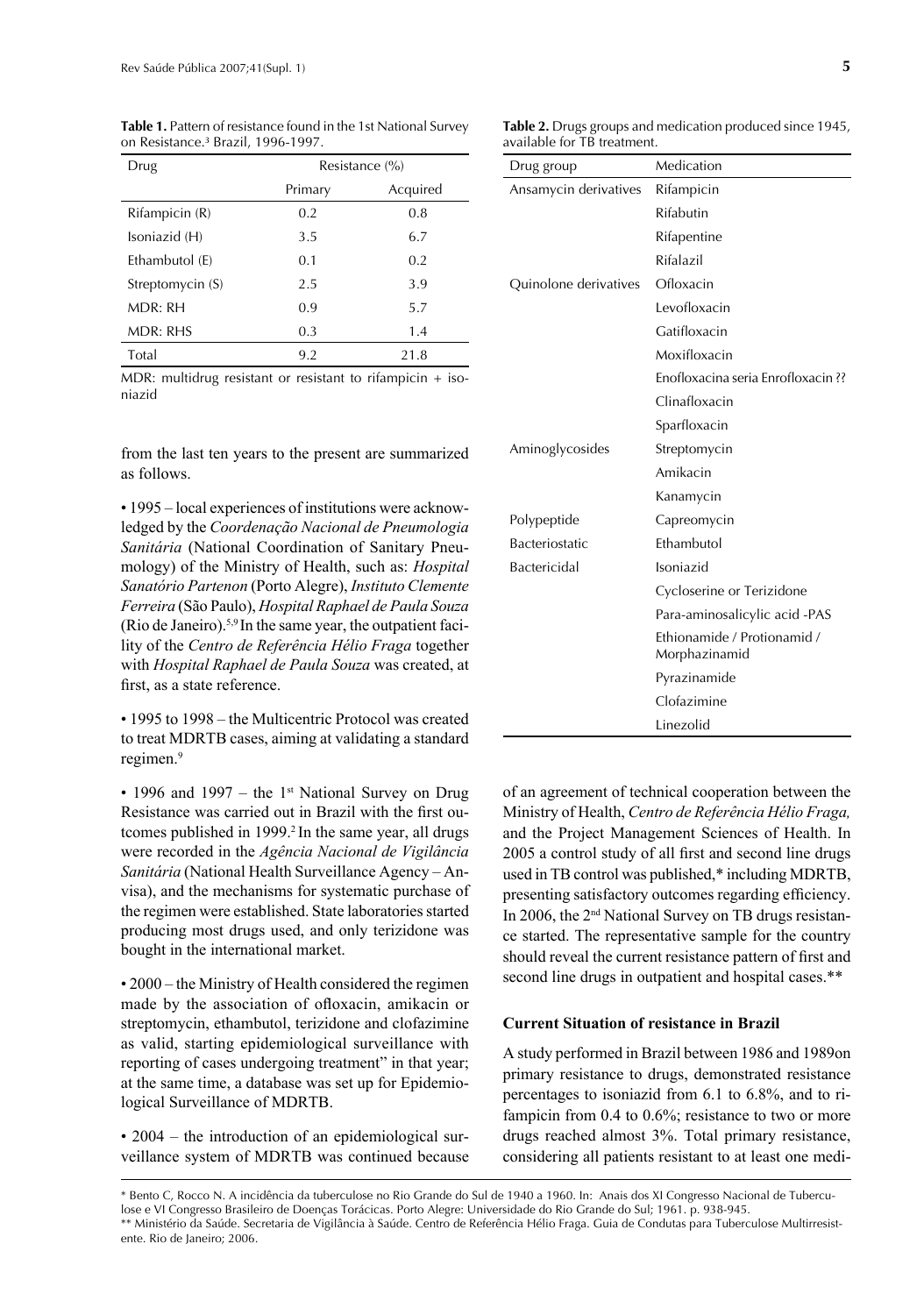| Group /drugs                                                          | Study phase /action                                                                                                                                                                                                                    |
|-----------------------------------------------------------------------|----------------------------------------------------------------------------------------------------------------------------------------------------------------------------------------------------------------------------------------|
| New Quinolones: Moxifloxacin, Sparfloxacin, CS 940, DU<br>6859a       | Greater bioavailability and tissue diffusion in the lungs,<br>lower cross resistance, oral use better than injectable                                                                                                                  |
| Gatifloxacin                                                          | Phase 3 study                                                                                                                                                                                                                          |
| Nitroimidazoles derivatives: metronidazole, PA 824,<br>OPC67683       | Phase 1 studies and of early bactericidal activity<br>Intracellular action and in latent population, in vitro bacte-<br>ricide. Possibility to be used in resistant forms                                                              |
| Pyrazinamide derivative: n-hydroxy-pyrazinamide-4-oxide.              | Phase 1                                                                                                                                                                                                                                |
| Diamine (SQ109) or analogs of ethambutol                              | Two, in preclinical study phase. SQ109 phase 1 study with<br>human volunteers                                                                                                                                                          |
| Dyarilquinoline (TMC207)                                              | Works in the ATP-synthase enzyme. Sensitive and resistant,<br>no cross-resistance with other anti-TB drugs; can be used in<br>other mycobacterias                                                                                      |
| Phenazines: Clofazimine, thioridazine, chlorpromazine,<br>B746, B4101 | Preclinical phase 1 and 2 studies                                                                                                                                                                                                      |
| Oxazolidinones: Linezolid                                             | Preclinical. Highly bactericidal, similar to in vitro RH (clini-<br>cal MR experience in Argentine and Russia, Mexico); High<br>cost. Do not present cross-resistance to other drugs. Risk:<br>neutropenia and peripheral neuropathies |
| PNU-10: linezolid analog                                              | Only Discovery of the molecule                                                                                                                                                                                                         |
| Pyrrole derivative (Pyrrole II3858)                                   | Phase 1 study, in India                                                                                                                                                                                                                |
| Thalidomide                                                           | TNFf $\alpha$ suppressive effect when associated with other drugs                                                                                                                                                                      |
| Vaccines                                                              | Aiming at genic therapy                                                                                                                                                                                                                |

**Table 3.** Groups and drugs in study and drug perspective for tuberculosis.

cation, was 15.2% in 1986, and 11.5% in 1989. These data were similar to those obtained in the studies of difference series,<sup>13,14</sup> in the 1970's. A greater rate of primary resistance was observed in the north more than in the south and southwest region with high primary resistance rate to streptomycin (7.2%). This probably

**Table 4.** Multidrug resistant tuberculosis cases reported to the Epidemiological National Surveillance of the Ministry of Health and frequency of HIV co-infection, between 1995 and 2007.

| Year      | <b>MDR TB</b> |     | MDR TB/HIV $+$ |  |
|-----------|---------------|-----|----------------|--|
|           | N             | Ν   | $\frac{0}{0}$  |  |
| 1995-1999 | 292           | 20  | 7              |  |
| 2000      | 308           | 25  | 8              |  |
| 2001      | 336           | 19  | 6              |  |
| 2002      | 333           | 21  | 6              |  |
| 2003      | 318           | 28  | 9              |  |
| 2004      | 319           | 23  | 7              |  |
| 2005      | 399           | 31  | 8              |  |
| 2006      | 328           | 22  | 7              |  |
| 2007*     | 116           | 9   | 8              |  |
| Total     | 2.749         | 198 | 7              |  |

\* Partial data

Source: VE MDR TB database, Centro de Referência Hélio Fraga, June 2007.

MDR TB: Multidrug resistant tuberculosis

indicates infection previous to the 1980's, therefore, they were cases of endogenous reinfection, and the use of streptomycin in the treatment of new TB cases is not recommended, apart from special situations.14

In the World Survey on Resistance, coordinated by the World Health Organization and the International Union Against Tuberculosis, between 1995 and 1996, Brazil took part in the sample with 2,888 strains of patients seen in outpatient facilities, treated (N=793) and not previously treated (N=2.095).<sup>2,26</sup> Difference between the global rate of multiresistance was observed (rifampicin + isoniazid and/or other drugs) in patients not previously treated (0.9%) and already treated (5.4%), reinforcing the importance of the previous use of medication as a clinical indicator of resistance.2

# **PATTERN OF RESISTANCE AND DRUG PERSPECTIVES**

The 1<sup>st</sup> National Survey on Resistance<sup>2</sup> (1996 to 1997) had a representative sample for the country: totaling 6,000 outpatient cases among never treated and retreated. Table 1 shows the pattern of resistance found.

Since 1945, with the development of pyrazinamide and later streptomycin, few drugs have been produced for TB treatment, especially when compared to other diseases.26 Table 2 summarizes all drugs produced up to the present.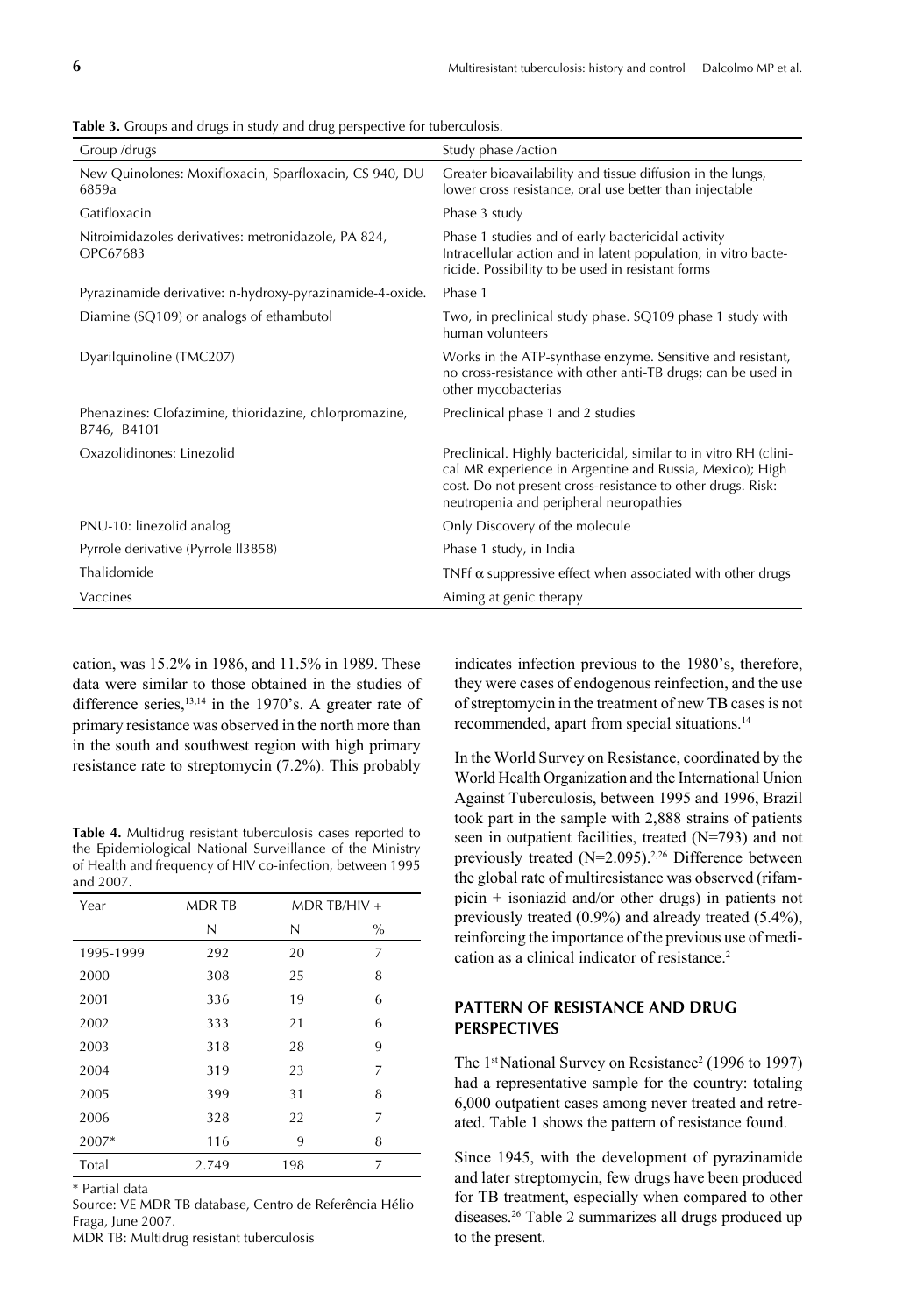Table 3 summarizes the main substances and drug groups currently under study and the research lines for TB treatment.

## **FINAL CONSIDERATIONS**

Avoiding resistance is known as the most important premise of tuberculosis treatment.<sup>8,19,21</sup> Add to that the complexity of the disease *per se*, the difficulty in handling patient with long treatment course, the lower efficiency compared to conventional treatments, and the high costs of drugs and the propaedeutics necessary to follow-up. Additionally, there is the human suffering due to the severity of the consequences of this form of TB, that many times takes the patients away from the job market due to disability, in their most productive years.1,18 In this aspect, it is important to highlight that among TB cases reported to the Epidemiology Surveillance System of the Ministry of Health, the predominant age group (50.1% of cases) is between 20 to 40 years old, and that the frequency of HIV coinfection is lower than the national average among TB cases (Table 4).

In a prospective outlook for MDR TB the fields of prevention, diagnoses and treatment are considered as priorities for investments and research.

For transmission control, investments on introducing DOTS strategy are priority, together with the greater efficiency of short course treatment, preventing the appearance of resistant forms; and the increased use of molecular epidemiology in describing micro epidemics and in detecting *clusters.*

The strategy for diagnoses would be: greater confidence in sensitivity tests available, with strict quality control of the outcomes supplied; validation of new and fast methods; studies with molecular and immunologic markers; standardization of individual minimal inhibiting concentrations of drugs to determine resistance; studies to validate clinical markers of resistance based on therapy history.

For treatment the priorities would be: validation of sensitivity tests for newer drugs and monitoring of minimal inhibiting concentrations for each of them, aiming at increasing the efficiency of regimens, and discovering drugs that can lead to new regimens. In this sense, the current period is extremely relevant, with studies on 7 drugs being conducted, from different pharmacological groups and in different phases, pre and post clinical; this had not occurred since the discovery of rifampicin, almost 40 years ago.1,18 According to Global Alliance for TB Drug Development, for the development of anti-TB drugs, the following are under study: one dyarilquinoline, two nitroimidazoles analogs and derivatives, together with synthase and translocase enzyme inhibitors. These studies also aim at creating treatment regimens with lower doses and shorter courses.

Another challenge is to reduce market prices, particularly of second and third line drugs. This may be reached through the actions of supranational institutions such as: Global Fund Against Aids, Tuberculosis, and Malaria, Global Alliance for TB Drug Development, Green Light Committee.

And, finally, for control, the priority will be to test and validate drugs following efficiency and plausibility criteria.